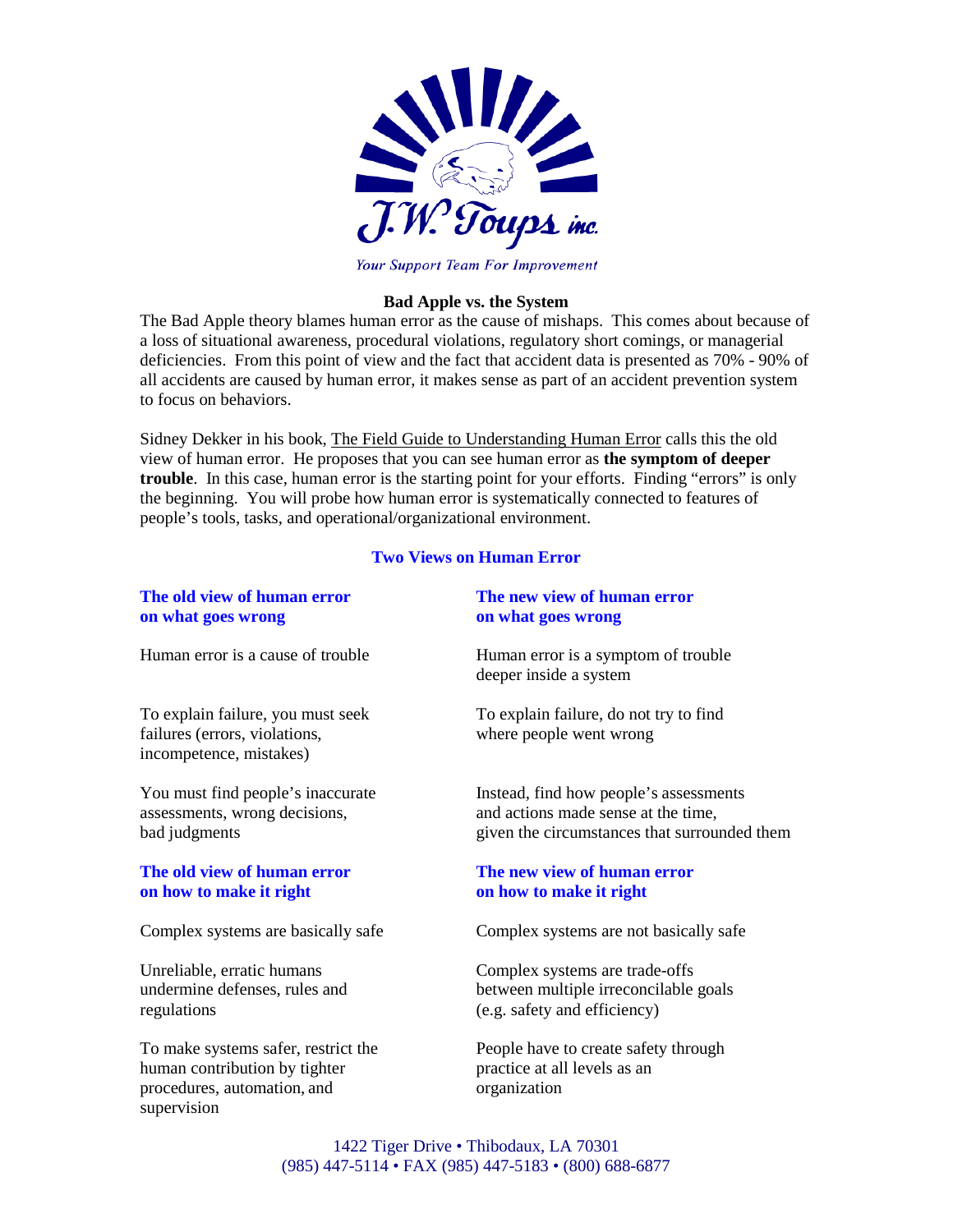#### **Using BBS Data**

The way that I've seen many companies use BBS data generates a negative environment. Based on the assumption that most incidents are caused by human error, once the management or safety department reviews the data, they make assumptions about the employees and then institute directions, change, or consequences to reduce the unwanted behavior. In the book by Aubrey Daniels, Bringing Out the Best in People, he depicts a diagram showing that in changing the behavior model, you can use punishment or penalty to reduce unwanted behavior and you can use coercion and threats or positive reinforcement to increase wanted behavior. (See attached Power Point,  $1<sup>st</sup>$  slide.) If the workers see that their efforts constantly produce punishment or penalty and present themselves in a negative light, they are less likely to participate or give the truth in their feedback on the conversations. As workers see it, this portion of the Safety process should be a true partnership between management and worker. Management asks workers to assess performance of each other, to report unsafe conditions, report near misses, and have the authority to stop work. Workers are very observant of what management does with their efforts. If management does nothing or uses them to threaten the worker, when they see that, what do you think will be the result of their continued participation? In the Arbinger Institute book, Leadership and Self Deception, this is called "getting in the box". The behavior now becomes tit for tat. Who breaks the cycle and how? (See attached PowerPoint, slides  $2 - 5$ .)

If you interject Sidney Dekker's idea that the data is the starting point of discovery where workers are in a state of constant choice between quality, efficiency, Safety, time, resources, people, equipment, etc. As they make their choices, what are they thinking at the moment they are judged to be making an unsafe act? Is it willful intent to break the rules or is it thinking that management truly wants them to be more efficient than safe? For example, let's say that a boat pulls up to be off-loaded on an offshore rig and we need the crane to be in motion, but at the same time, we have a helicopter due in where we will have to put the crane down. Prior to the execution, we need to do some housekeeping on the current job we have. What do we juggle? Leave housekeeping? Off-load the boat because the helicopter is due? Thus, if we see the data of 15 issues of at risk behaviors, is that due to 15 employees willfully intending to break the rules or is there something deeper? If we use the data as a starting point of discussion in an open environment where we can drive out fear, the workers will discuss what is going on and what they were thinking. Then we can truly move to a new level of accident prevention. As we are all familiar with the Swiss Cheese model and as things occur throughout the process and things line up, the last element is always the human behavior. That becomes the focus of BBS programs, but there are other influencers worth exploring.

I believe the only true way to maximize safety results is to have management commitment at all levels. This needs to manifest itself into processes and systems that value the employee. It needs to energize the hearts and minds of every company employee, not create a demoralizing structure that reduces trust in a true management – worker partnership.

I hope you will find this information helpful as we continue to assist you with your accident reduction efforts.

Yours truly,

John W. Toups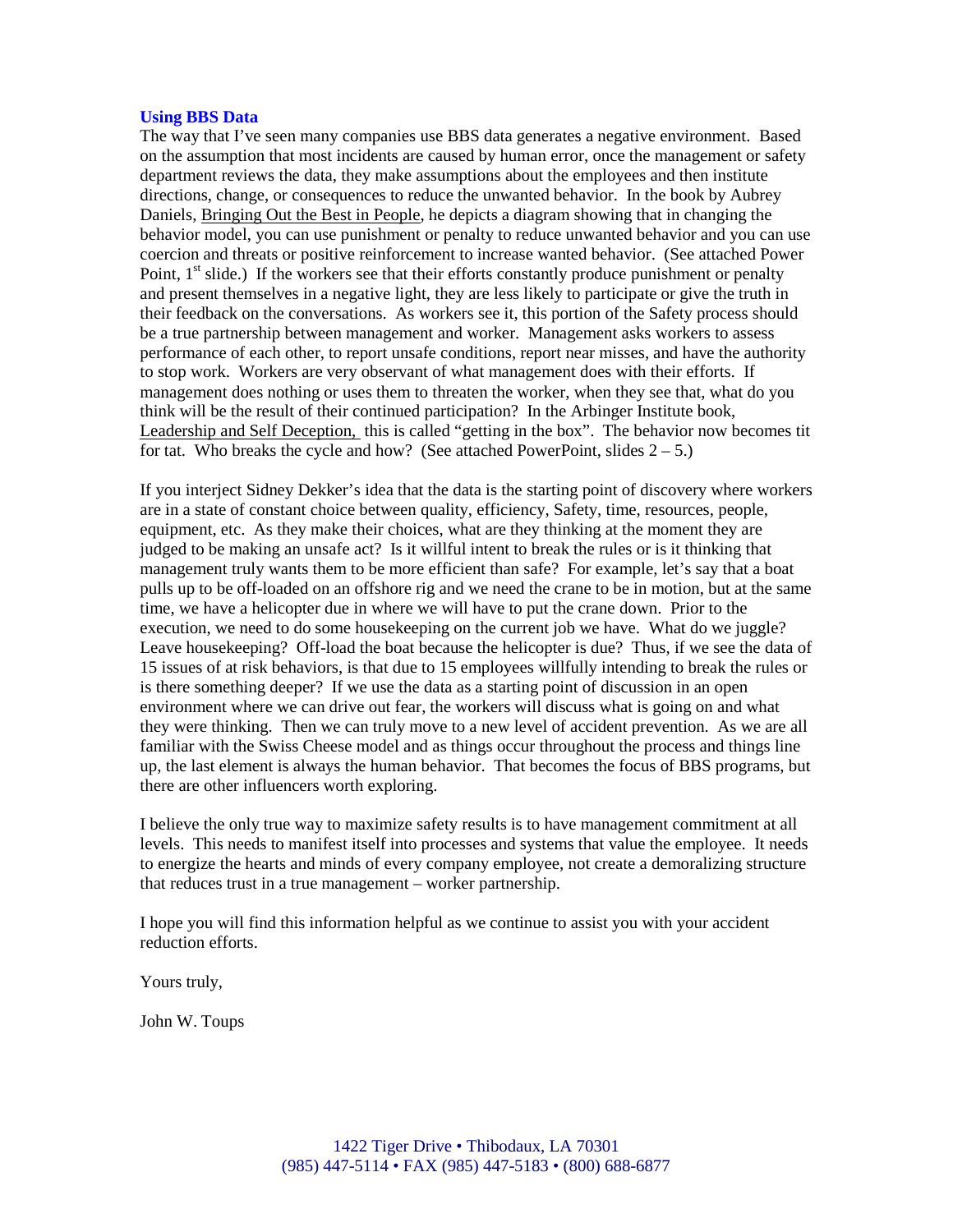

## **Summary Of The Four Behaviors Consequences And Their Effects**

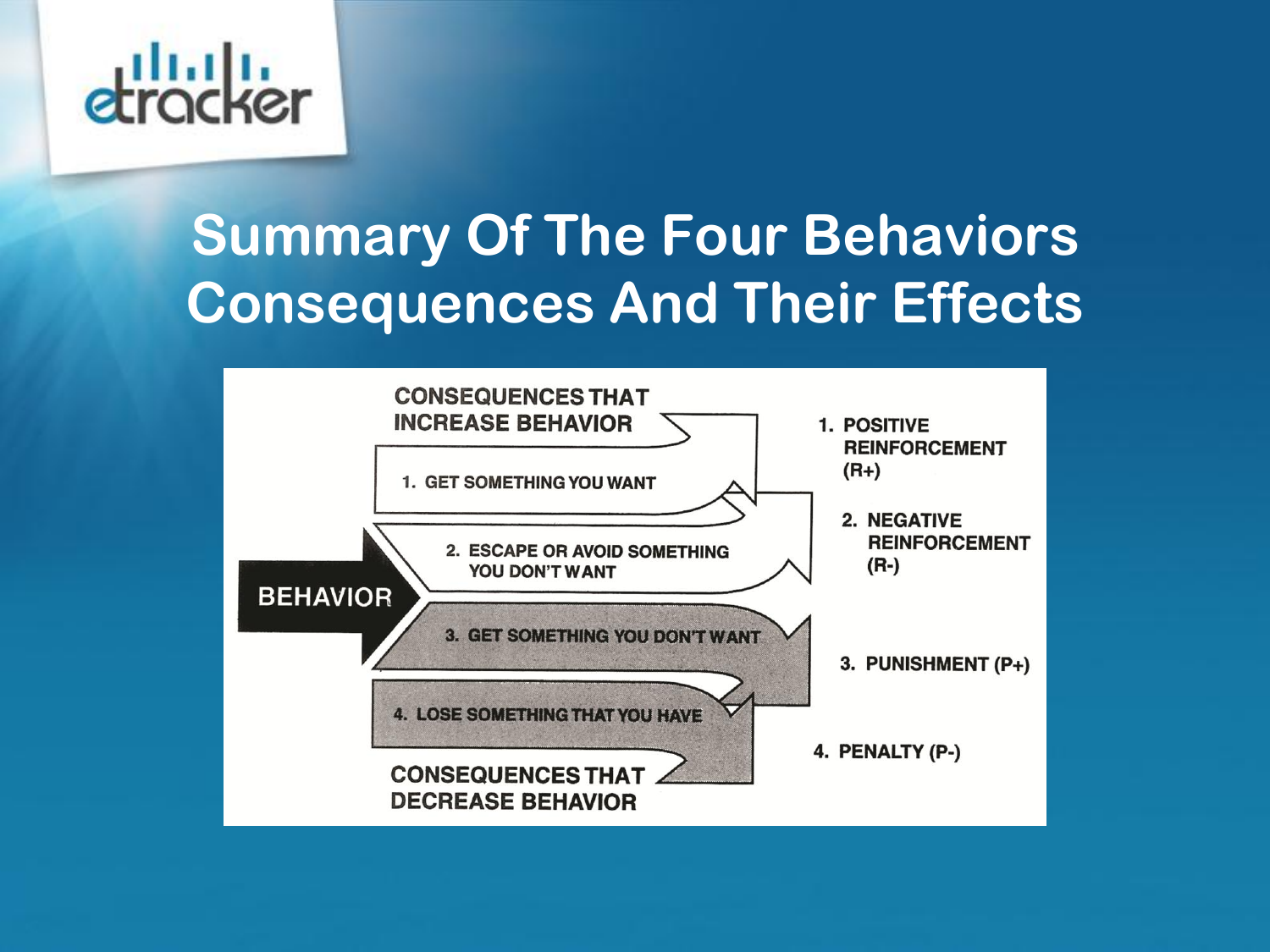

## **TRUST A Key Factor in a Successful Behavior Based Process Build trust in the management / worker partnership**

**Commitment Competence = Trust Reliable**

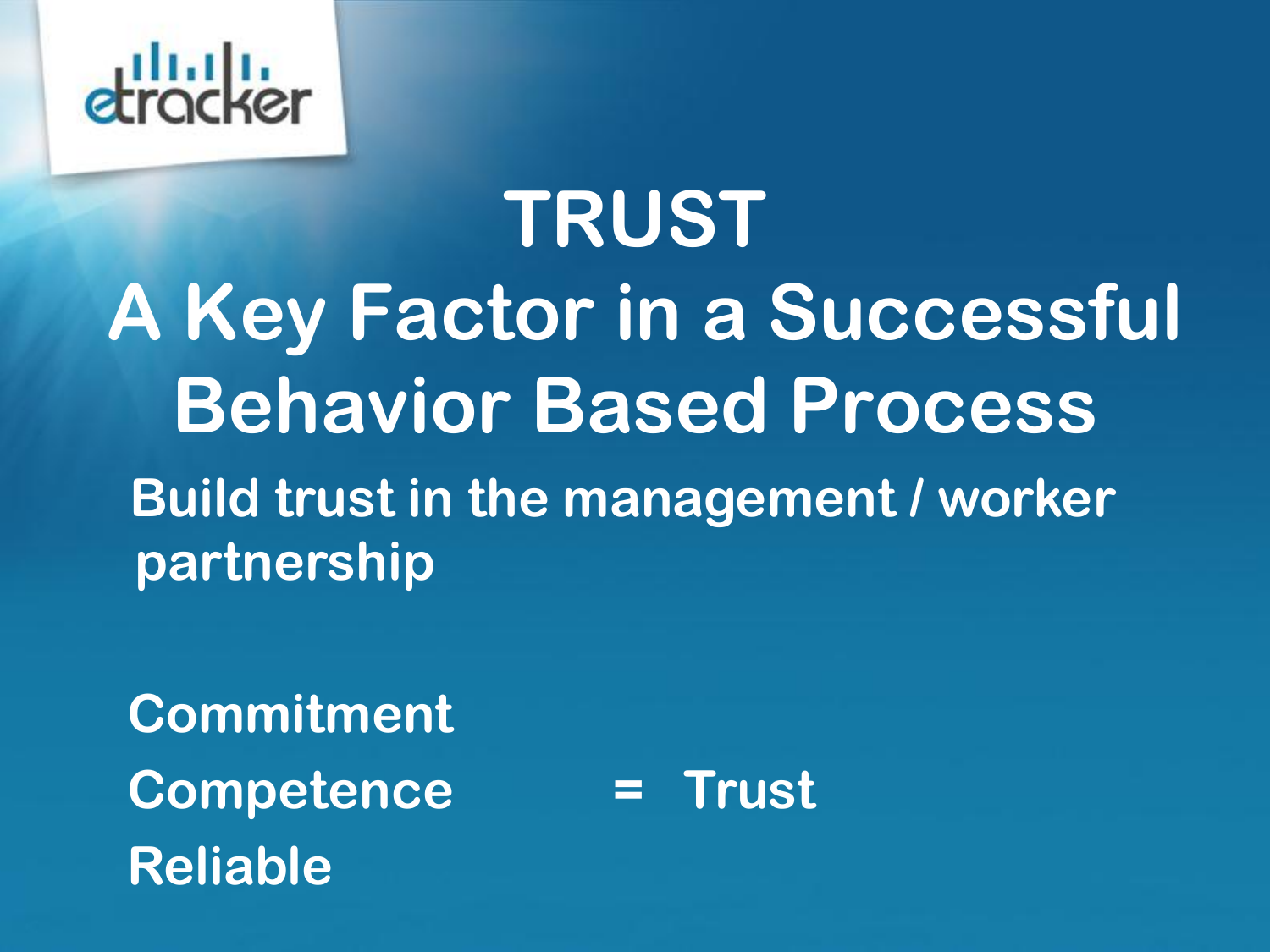

## **Breakdown in TrustUS THEM** W) **W Black** MGT.  $\overline{\mathbf{W}}$ **Hole** W **BIBCH** Blackte **SAFET**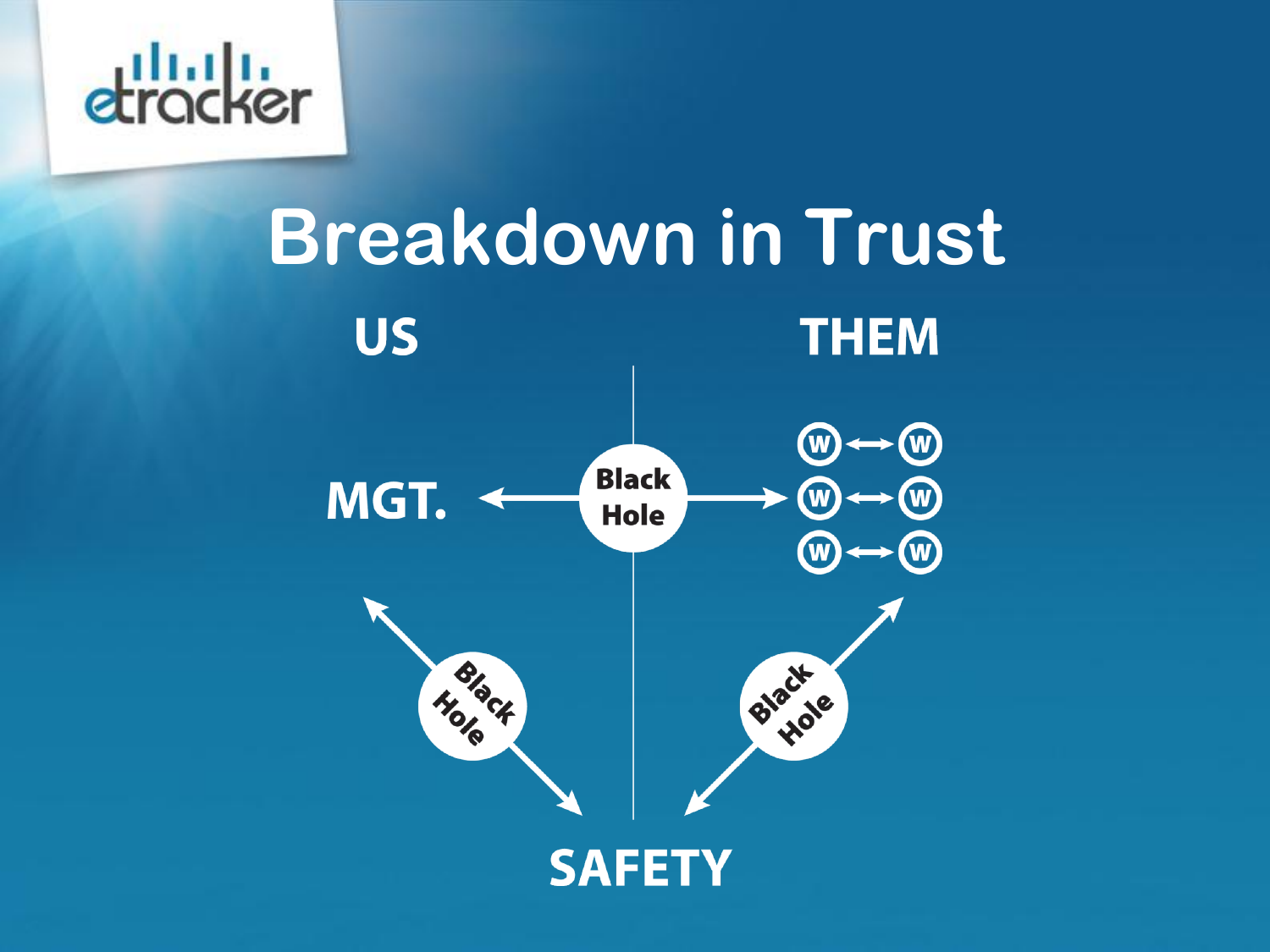

### **Ending the cycle of collusion and deception**



learned helplessness - apathy - malicious obedience